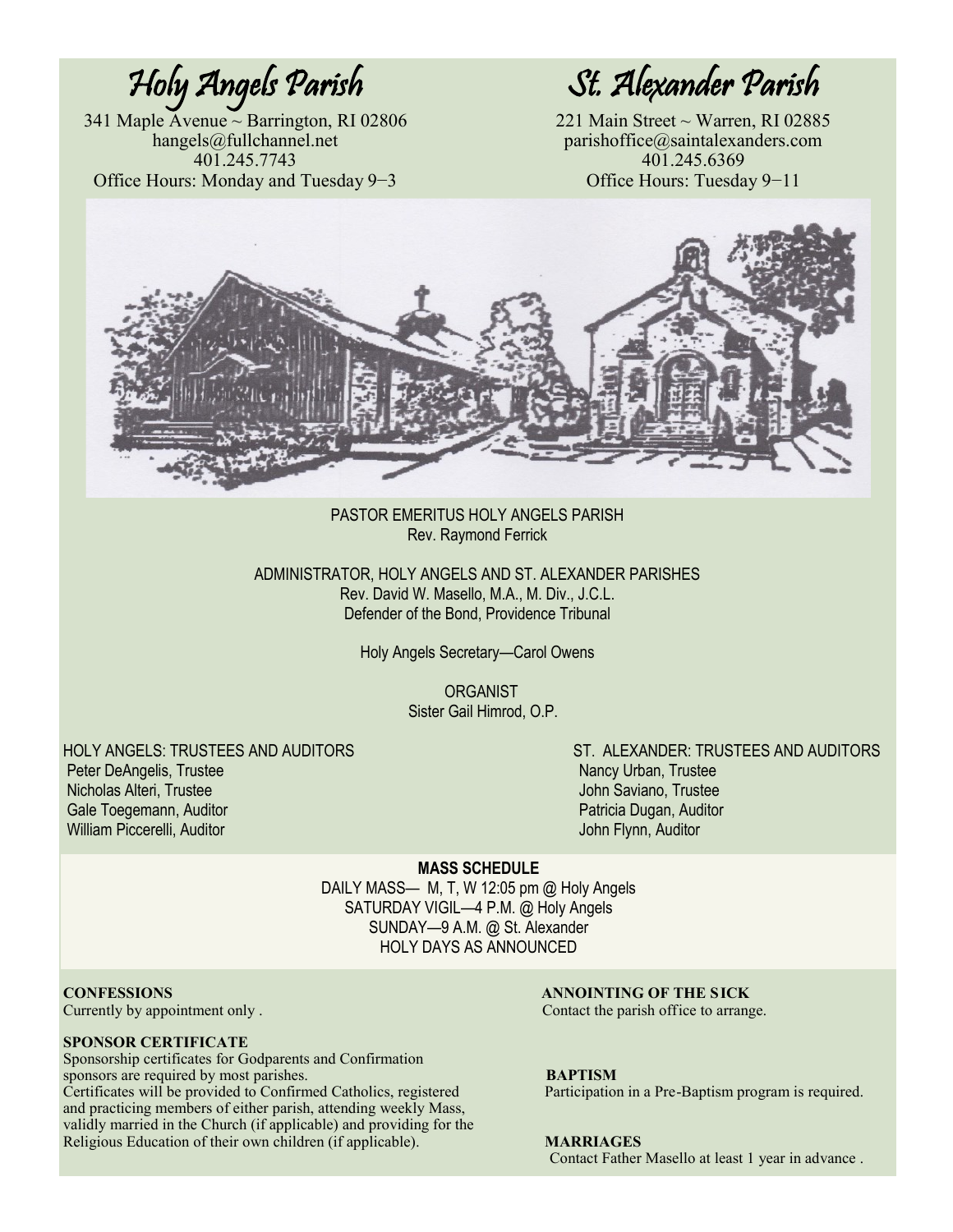### **HOLY ANGELS / SAINT ALEXANDER PARISHES**

| <b>Saturday</b>                                                                                                                                                                                                                                                                      | June 11 | 4pm   | <b>HOLY ANGELS</b><br><b>Deceased Members of the Pezzullo and</b><br><b>DeMarco Families</b><br>Requested by Family                     |                                                               |  |  |  |
|--------------------------------------------------------------------------------------------------------------------------------------------------------------------------------------------------------------------------------------------------------------------------------------|---------|-------|-----------------------------------------------------------------------------------------------------------------------------------------|---------------------------------------------------------------|--|--|--|
| <b>Sunday</b>                                                                                                                                                                                                                                                                        | June 12 | 9am   | <b>SAINT ALEXANDER</b><br><b>Deceased Members of the Dziedzic Family</b><br>Requested by Barbara Krzyzek                                |                                                               |  |  |  |
| Monday                                                                                                                                                                                                                                                                               | June 13 | 12:05 | No Mass                                                                                                                                 |                                                               |  |  |  |
| Tuesday                                                                                                                                                                                                                                                                              | June 14 | 12:05 | <b>No Mass</b>                                                                                                                          |                                                               |  |  |  |
| Wednesday                                                                                                                                                                                                                                                                            | June 15 | 12:05 | <b>No Mass</b>                                                                                                                          |                                                               |  |  |  |
| Thursday                                                                                                                                                                                                                                                                             | June 16 |       |                                                                                                                                         |                                                               |  |  |  |
| Friday                                                                                                                                                                                                                                                                               | June 17 |       |                                                                                                                                         |                                                               |  |  |  |
| <b>Saturday</b>                                                                                                                                                                                                                                                                      | June 18 | 4pm   | <b>HOLY ANGELS</b><br><b>Anthony E. Annarino, Jr.</b><br>Requested by Carol, Tony and Family<br>Ann Marie Raponi<br>Requested by Family | The Sanctuary Candle at<br><b>Saint Alexander</b><br>and at   |  |  |  |
| <b>Sunday</b>                                                                                                                                                                                                                                                                        | June 19 | 9am   | <u>SAINT ALEXANDER</u><br><b>Maureen and Tom Dugan</b><br>Requested by Patricia Dugan                                                   | <b>Holy Angels</b><br>burns in memory<br>of all who have lost |  |  |  |
| their lives in the Ukraine<br><b>REMINDER: MULTIPLE INTENTIONS ARE TAKEN FOR ALL MASSES AT</b><br>BOTH HOLY ANGELS AND SAINT ALEXANDER CHURCH.<br>THIS PRACTICE HAS BEEN IN EFFECT FOR 2 YEARS.                                                                                      |         |       |                                                                                                                                         |                                                               |  |  |  |
| The Solemnity of the Most Holy Trinity June 12, 2022<br>Proverbs 8:22-31<br>Psalm 8<br>Romans 5:1-5<br>John 16:12-15: Jesus said to his disciples: "I have much to tell you, but you cannot bear it<br>now. But, when he comes. The Spirit of truth, he will guide you to all truth. |         |       |                                                                                                                                         |                                                               |  |  |  |
| <b>Scheduling Masses for 2022 Sanctuary Candles, Blessed Sacrament Candles and Bulletin Sponsors</b><br>Those wishing to schedule Masses, Book Sanctuary Candles, Blessed Sacrament Candles or Bulletin Sponsorships for 2022 are asked                                              |         |       |                                                                                                                                         |                                                               |  |  |  |

*Glory to the Father, the Son, and the Holy Spirit; to God who is, who was, and who is to come.* 

- 1. Scheduling is on a first come, first serve basis.
- 2. There is no automatic year to year scheduling. You must contact the office with your requests.
- 3. Daily Mass schedule is subject to change.
- 4. Requested donations for Mass, as established by Bishop Tobin and effective 1/1/2008 are as follows: **Daily Mass ( announced or unannounced) \$10 and Weekend or Holydays \$25.**
- 5. Sanctuary Candle offering \$15, Blessed Sacrament candle, \$8, Bulletin Sponsorship, \$15.
- 6. Those unable to render the offering are asked to speak with Father Masello.

**to contact the rectory offices during normal business hours. Please note that:**

*As offices are not open to walk in traffic, those requesting Masses are asked to do so by email at parishoffice@saintalexanders.com for Saint Alexander and hangels@fullchannel.net for Holy Angels. The office at Holy Angels is open on Monday and Tuesday from 9 to 3. Saint Alexander will have a volunteer in the office on Tuesdays from 9 to 11.*

**POLICY FOR PUBLICATION OF ALL MASS AND CANDLE INTENTIONS:** Whereas every effort is made to provide accurate spelling and scheduled time for Mass and candle intentions for publication in the parish bulletin, on rare occasions mistakes and oversites may occur. Those scheduling Mass and candle intentions do so knowing full well that mistakes may happen and that there will be no attempt on the part of the parish office to alter/adjust/rectify the mistake in anyway whatsoever; this includes re-scheduling or attempts at a corrected publication.